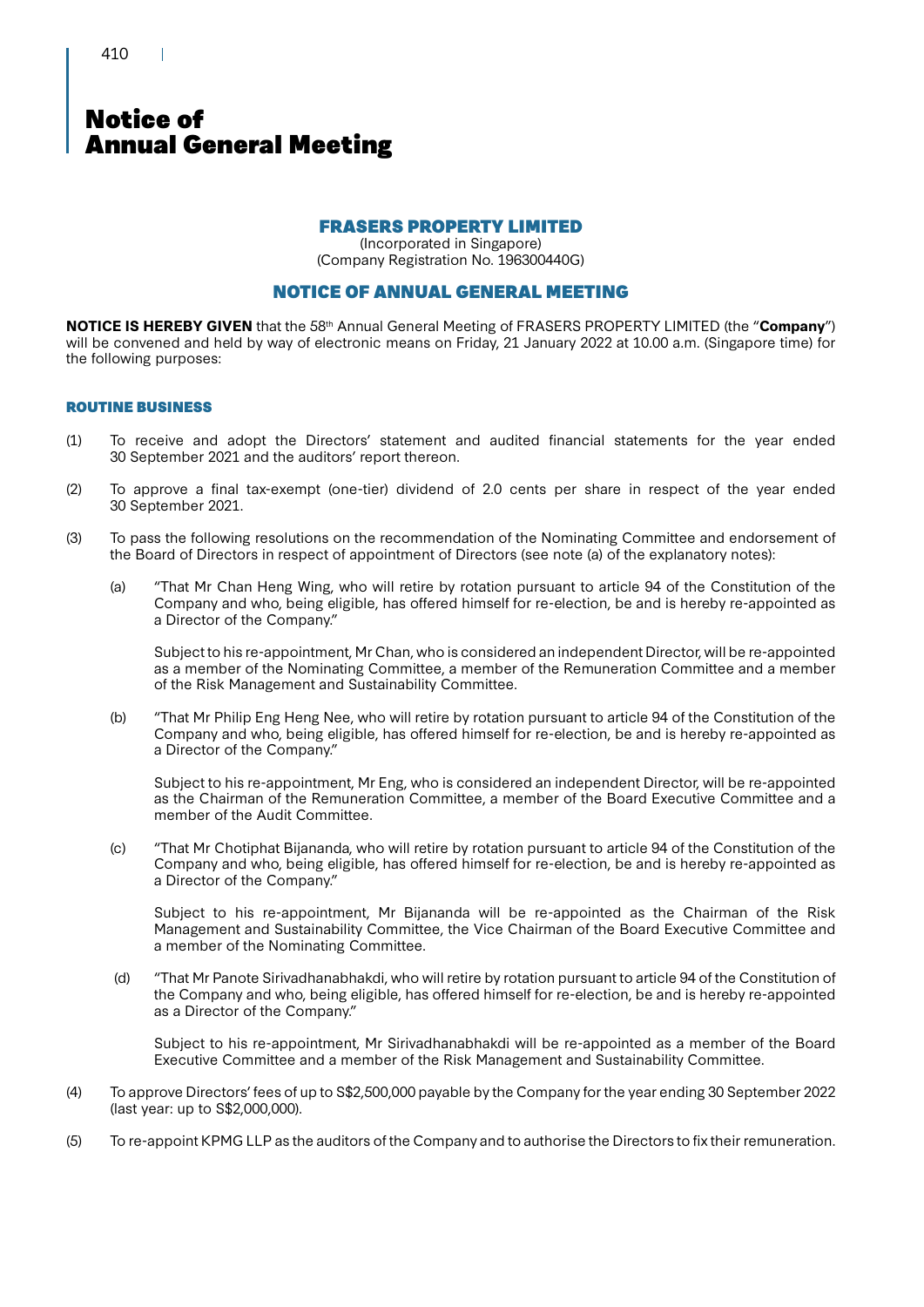**Financial & Additional Information**

 $\overline{\phantom{a}}$ 

## Notice of Annual General Meeting

### SPECIAL BUSINESS

To consider and, if thought fit, to pass, with or without modifications, the following resolutions, which will be proposed as Ordinary Resolutions:

- (6) "That authority be and is hereby given to the Directors of the Company to:
	- (a) (i) issue shares of the Company ("**shares**") whether by way of rights, bonus or otherwise; and/or
		- (ii) make or grant offers, agreements or options (collectively, "**Instruments**") that might or would require shares to be issued, including but not limited to the creation and issue of (as well as adjustments to) warrants, debentures or other instruments convertible into shares,

at any time and upon such terms and conditions and for such purposes and to such persons as the Directors may in their absolute discretion deem fit; and

(b) (notwithstanding the authority conferred by this Resolution may have ceased to be in force) issue shares in pursuance of any Instrument made or granted by the Directors while this Resolution was in force,

#### provided that:

- (1) the aggregate number of shares to be issued pursuant to this Resolution (including shares to be issued in pursuance of Instruments made or granted pursuant to this Resolution) does not exceed 50% of the total number of issued shares (excluding treasury shares and subsidiary holdings) (as calculated in accordance with sub-paragraph (2) below), of which the aggregate number of shares to be issued other than on a pro rata basis to shareholders of the Company (including shares to be issued in pursuance of Instruments made or granted pursuant to this Resolution) shall not exceed 20% of the total number of issued shares (excluding treasury shares and subsidiary holdings) (as calculated in accordance with sub-paragraph (2) below);
- (2) (subject to such manner of calculation as may be prescribed by the Singapore Exchange Securities Trading Limited (the "**SGX-ST**")) for the purpose of determining the aggregate number of shares that may be issued under sub-paragraph (1) above, the percentage of issued shares shall be based on the total number of issued shares (excluding treasury shares and subsidiary holdings) at the time this Resolution is passed, after adjusting for:
	- (i) new shares arising from the conversion or exercise of any convertible securities or share options or vesting of share awards which were issued and are outstanding or subsisting at the time this Resolution is passed; and
	- (ii) any subsequent bonus issue, consolidation or subdivision of shares,

and, in sub-paragraph (1) above and this sub-paragraph (2), "subsidiary holdings" has the meaning given to it in the Listing Manual of the SGX-ST;

- (3) in exercising the authority conferred by this Resolution, the Company shall comply with the provisions of the Listing Manual of the SGX-ST for the time being in force (unless such compliance has been waived by the SGX-ST) and the Constitution for the time being of the Company; and
- (4) (unless revoked or varied by the Company in general meeting) the authority conferred by this Resolution shall continue in force until the conclusion of the next Annual General Meeting of the Company or the date by which the next Annual General Meeting of the Company is required by law to be held, whichever is the earlier."
- (7) "That authority be and is hereby given to the Directors of the Company to:
	- (a) grant awards in accordance with the provisions of the FPL Restricted Share Plan (the "**Restricted Share Plan**") and/or the FPL Performance Share Plan (the "**Performance Share Plan**"); and
	- (b) allot and issue such number of ordinary shares of the Company as may be required to be delivered pursuant to the vesting of awards under the Restricted Share Plan and/or the Performance Share Plan,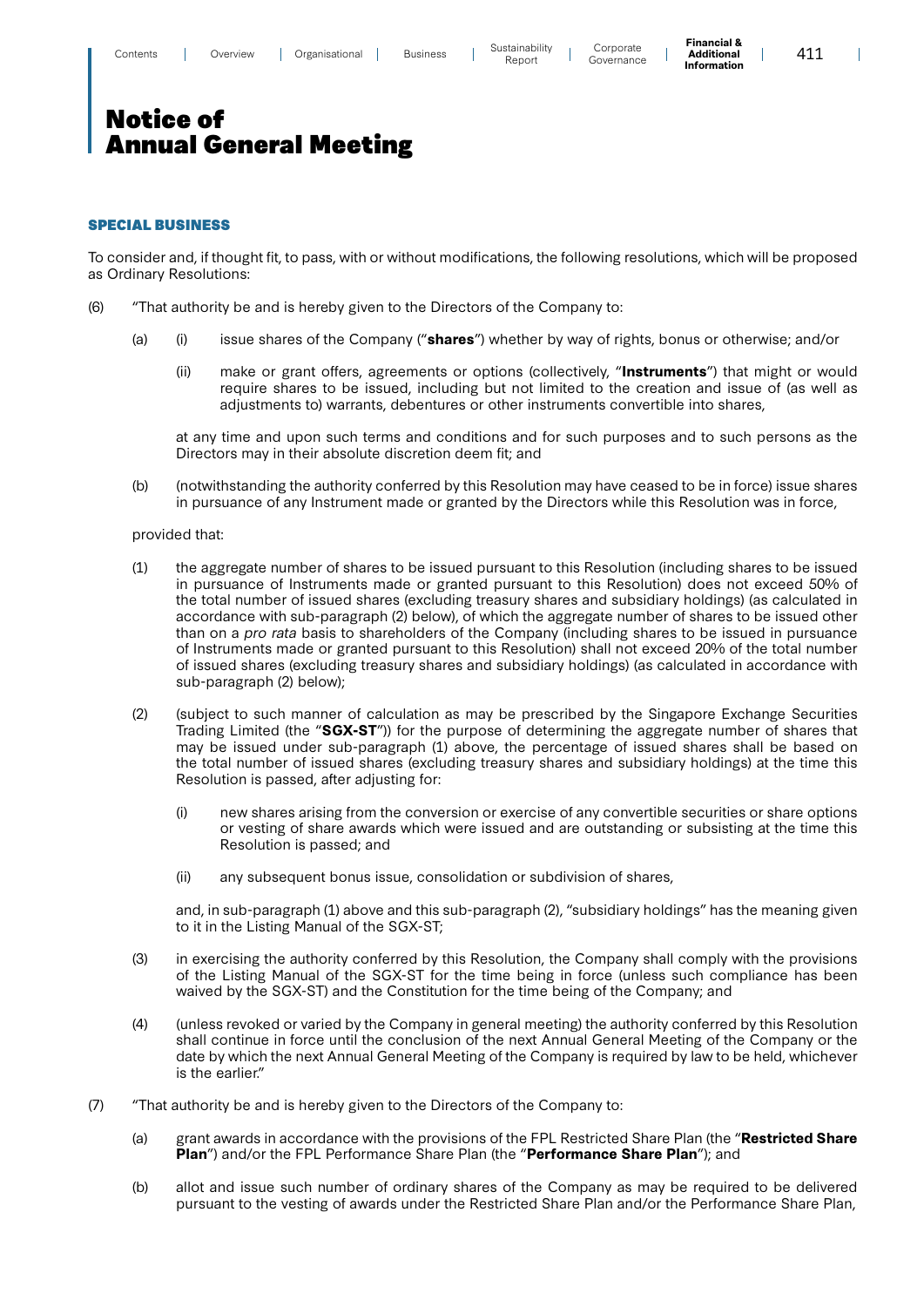# Notice of Annual General Meeting

provided that the aggregate number of new ordinary shares allotted and issued and/or to be allotted and issued, when aggregated with existing ordinary shares (including shares held in treasury) delivered and/or to be delivered, pursuant to the Restricted Share Plan and the Performance Share Plan, shall not exceed 10% of the total number of issued ordinary shares of the Company (excluding treasury shares and subsidiary holdings) from time to time, and in this Resolution, "subsidiary holdings" has the meaning given to it in the Listing Manual of the Singapore Exchange Securities Trading Limited."

#### (8) "That:

- (a) approval be and is hereby given, for the purposes of Chapter 9 of the Listing Manual ("**Chapter 9**") of the Singapore Exchange Securities Trading Limited, for the Company, its subsidiaries and associated companies that are considered to be "entities at risk" under Chapter 9, or any of them, to enter into any of the transactions falling within the types of Mandated Transactions described in Appendix 1 to the Letter to Shareholders dated 23 December 2021 (the "**Letter**"), with any party who is of the class of Mandated Interested Persons described in Appendix 1 to the Letter, provided that such transactions are made on normal commercial terms and in accordance with the review procedures for such Mandated Transactions (the "**IPT Mandate**");
- (b) the IPT Mandate shall, unless revoked or varied by the Company in general meeting, continue in force until the conclusion of the next Annual General Meeting of the Company; and
- (c) the Directors of the Company and/or any of them be and are hereby authorised to complete and do all such acts and things (including executing all such documents as may be required) as they and/or he may consider expedient or necessary or in the interests of the Company to give effect to the IPT Mandate and/or this Resolution."

#### (9) "That:

- (a) for the purposes of Sections 76C and 76E of the Companies Act, Chapter 50 of Singapore (the "**Companies Act**"), the exercise by the Directors of the Company of all the powers of the Company to purchase or otherwise acquire issued ordinary shares of the Company ("**Shares**") not exceeding in aggregate the Maximum Percentage (as hereafter defined), at such price or prices as may be determined by the Directors from time to time up to the Maximum Price (as hereafter defined), whether by way of:
	- (i) market purchase(s) on the Singapore Exchange Securities Trading Limited (the "**SGX-ST**") transacted through the trading system of the SGX-ST and/or any other securities exchange on which the Shares may for the time being be listed and quoted ("**Other Exchange**"); and/or
	- (ii) off-market purchase(s) (if effected otherwise than on the SGX-ST or, as the case may be, Other Exchange) in accordance with any equal access scheme(s) as may be determined or formulated by the Directors as they consider fit, which scheme(s) shall satisfy all the conditions prescribed by the Companies Act,

and otherwise in accordance with all other laws and regulations and rules of the SGX-ST or, as the case may be, Other Exchange as may for the time being be applicable, be and is hereby authorised and approved generally and unconditionally (the "**Share Purchase Mandate**");

- (b) unless varied or revoked by the Company in general meeting, the authority conferred on the Directors of the Company pursuant to the Share Purchase Mandate may be exercised by the Directors at any time and from time to time during the period commencing from the date of the passing of this Resolution and expiring on the earliest of:
	- (i) the date on which the next Annual General Meeting of the Company is held;
	- (ii) the date by which the next Annual General Meeting of the Company is required by law to be held; and
	- (iii) the date on which purchases and acquisitions of Shares pursuant to the Share Purchase Mandate are carried out to the full extent mandated;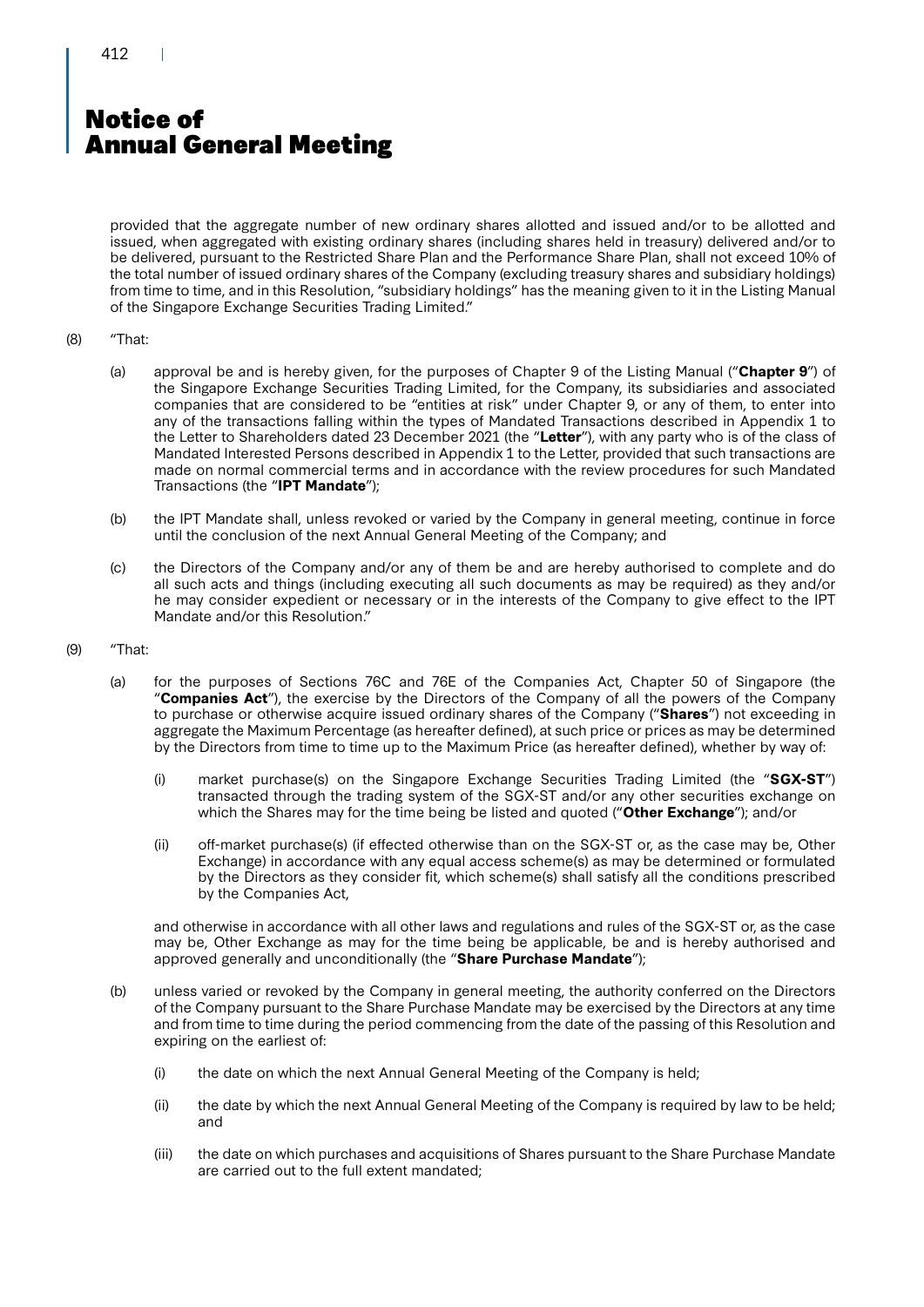**Financial & Additional Information**

 $\overline{\phantom{a}}$ 

## Notice of Annual General Meeting

(c) in this Resolution:

"**Average Closing Price**" means the average of the closing market prices of a Share over the five consecutive market days on which the Shares are transacted on the SGX-ST or, as the case may be, Other Exchange, immediately preceding the date of the market purchase by the Company or, as the case may be, the date of the making of the offer pursuant to the off-market purchase, and deemed to be adjusted, in accordance with the listing rules of the SGX-ST, for any corporate action that occurs during the relevant five-day period and the date of the market purchase by the Company or, as the case may be, the date of the making of the offer pursuant to the off-market purchase;

"**date of the making of the offer**" means the date on which the Company makes an offer for the purchase or acquisition of Shares from holders of Shares, stating therein the relevant terms of the equal access scheme for effecting the off-market purchase;

"**Maximum Percentage**" means that number of issued Shares representing 2% of the issued Shares as at the date of the passing of this Resolution (excluding treasury shares and subsidiary holdings (as defined in the Listing Manual of the SGX-ST)); and

"**Maximum Price**" in relation to a Share to be purchased or acquired, means the purchase price (excluding related brokerage, commission, applicable goods and services tax, stamp duties, clearance fees and other related expenses) which shall not exceed 105% of the Average Closing Price of the Shares; and

(d) the Directors of the Company and/or any of them be and are hereby authorised to complete and do all such acts and things (including executing all such documents as may be required) as they and/or he may consider expedient or necessary or in the interests of the Company to give effect to the transactions contemplated and/or authorised by this Resolution."

By Order of the Board Catherine Yeo Company Secretary

Singapore, 23 December 2021

### NOTES:

- 1. The Annual General Meeting is being convened, and will be held, by way of electronic means pursuant to the COVID-19 (Temporary Measures) (Alternative Arrangements for Meetings for Companies, Variable Capital Companies, Business Trusts, Unit Trusts and Debenture Holders) Order 2020. This Notice will accordingly be sent to members by electronic means via publication on the Company's website at the URL https:// www.frasersproperty.com and on the SGX website at the URL https://www.sgx.com/securities/companyannouncements. For convenience, printed copies of this Notice will also be sent by post to members.
- 2. Alternative arrangements relating to:
	- (a) attendance at the Annual General Meeting via electronic means (including arrangements by which the meeting can be electronically accessed via "live" audio-visual webcast or "live" audio-only stream);
	- (b) submission of questions to the Chairman of the Meeting in advance of, or "live" at, the Annual General Meeting, and addressing of substantial and relevant questions in advance of, or "live" at, the Annual General Meeting; and
	- (c) voting by appointing the Chairman of the Meeting as proxy at the Annual General Meeting,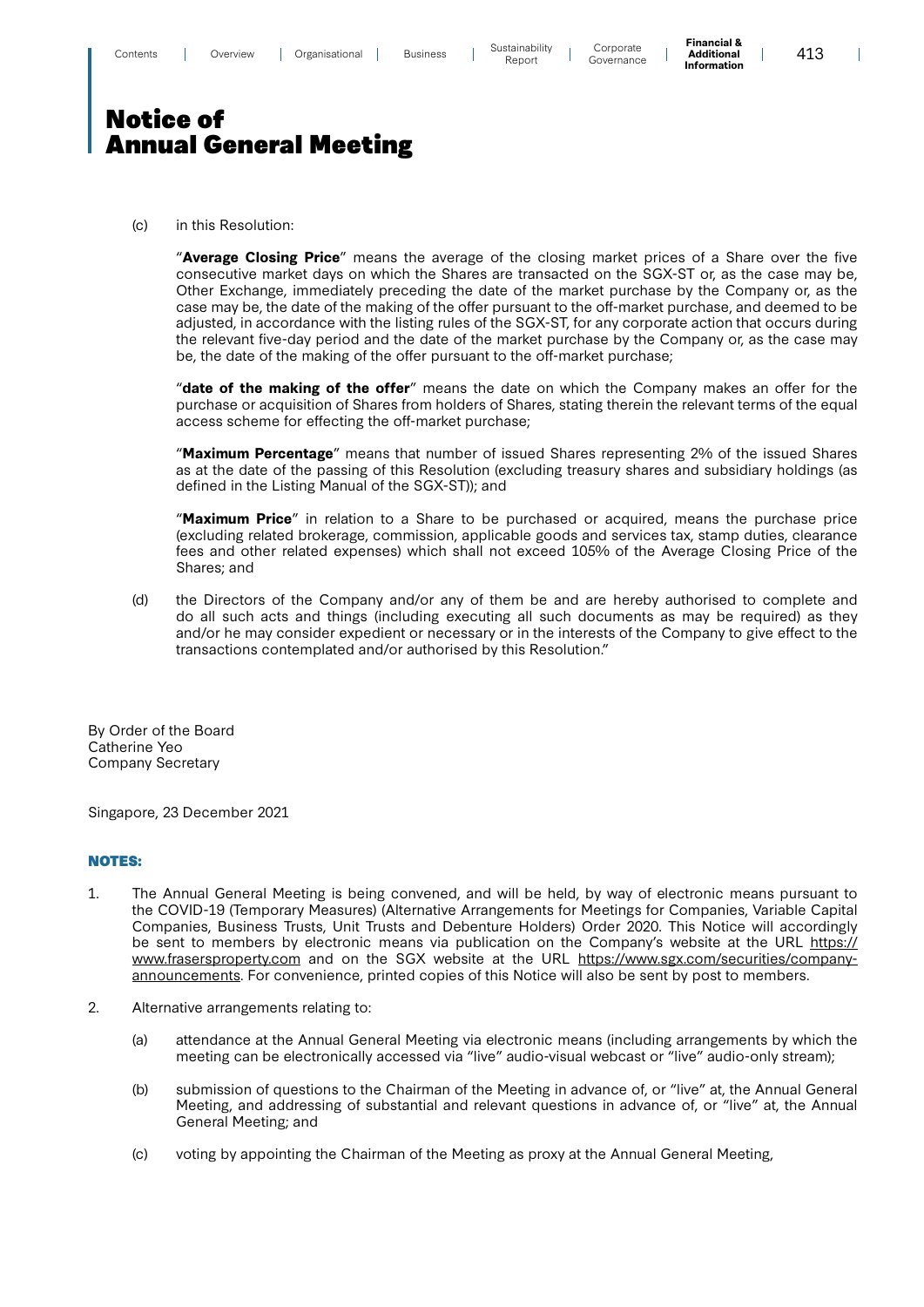# Notice of Annual General Meeting

are set out in the accompanying Company's announcement dated 23 December 2021. This announcement may be accessed at the Company's website at the URL https://www.frasersproperty.com and on the SGX website at the URL https://www.sgx.com/securities/company-announcements.

- 3. **As a precautionary measure due to the current COVID-19 situation in Singapore, a member will not be able to attend the Annual General Meeting in person. A member (whether individual or corporate) must appoint the Chairman of the Meeting as his/her/its proxy to attend, speak and vote on his/her/its behalf at the Annual General Meeting if such member wishes to exercise his/her/its voting rights at the Annual General Meeting.** The accompanying proxy form for the Annual General Meeting may be downloaded from the Company's website at the URL https://www.frasersproperty.com and on the SGX website at the URL https://www.sgx.com/securities/company-announcements. For convenience, printed copies of the proxy form will also be sent by post to members. A member may also appoint the Chairman of the Meeting as proxy via the online process through the pre-registration website which is accessible from the URL https://www. frasersproperty.com.
- 4. Where a member (whether individual or corporate) appoints the Chairman of the Meeting as his/her/its proxy, he/she/it must give specific instructions as to voting, or abstentions from voting, in respect of a resolution in the form of proxy, failing which the appointment of the Chairman of the Meeting as proxy for that resolution will be treated as invalid.
- 5. CPF and SRS investors who wish to appoint the Chairman of the Meeting as proxy should approach their respective CPF Agent Banks or SRS Operators to submit their votes by 5.00 p.m. on 11 January 2022.
- 6. The Chairman of the Meeting, as proxy, need not be a member of the Company.
- 7. The instrument appointing the Chairman of the Meeting as proxy must be submitted to the Company in the following manner:
	- (a) if submitted by post, be lodged with the Company's Share Registrar, Tricor Barbinder Share Registration Services (A division of Tricor Singapore Pte. Ltd.), at 80 Robinson Road #11-02, Singapore 068898; or
	- (b) if submitted electronically, be submitted:
		- (i) via email to the Company's Share Registrar at sg.is.FPLproxy@sgtricorglobal.com; or
		- (ii) via the online process through the pre-registration website which is accessible from the URL https://www.frasersproperty.com,

in each case, not less than 72 hours before the time appointed for holding the Annual General Meeting.

A member who wishes to submit an instrument of proxy can either use the printed copy of the proxy form which is sent to him/her/it by post or download a copy of the proxy form from the Company's website or the SGX website, and complete and sign the proxy form, before submitting it by post to the address provided above, or before scanning and sending it by email to the email address provided above. A member may also appoint the Chairman of the Meeting as proxy via the online process through the pre-registration website which is accessible from the URL https://www.frasersproperty.com.

**Due to the current COVID-19 situation in Singapore, members are strongly encouraged to submit completed proxy forms electronically via email or appoint the Chairman of the Meeting as proxy via the online process through the pre-registration website which is accessible from the URL https://www. frasersproperty.com.**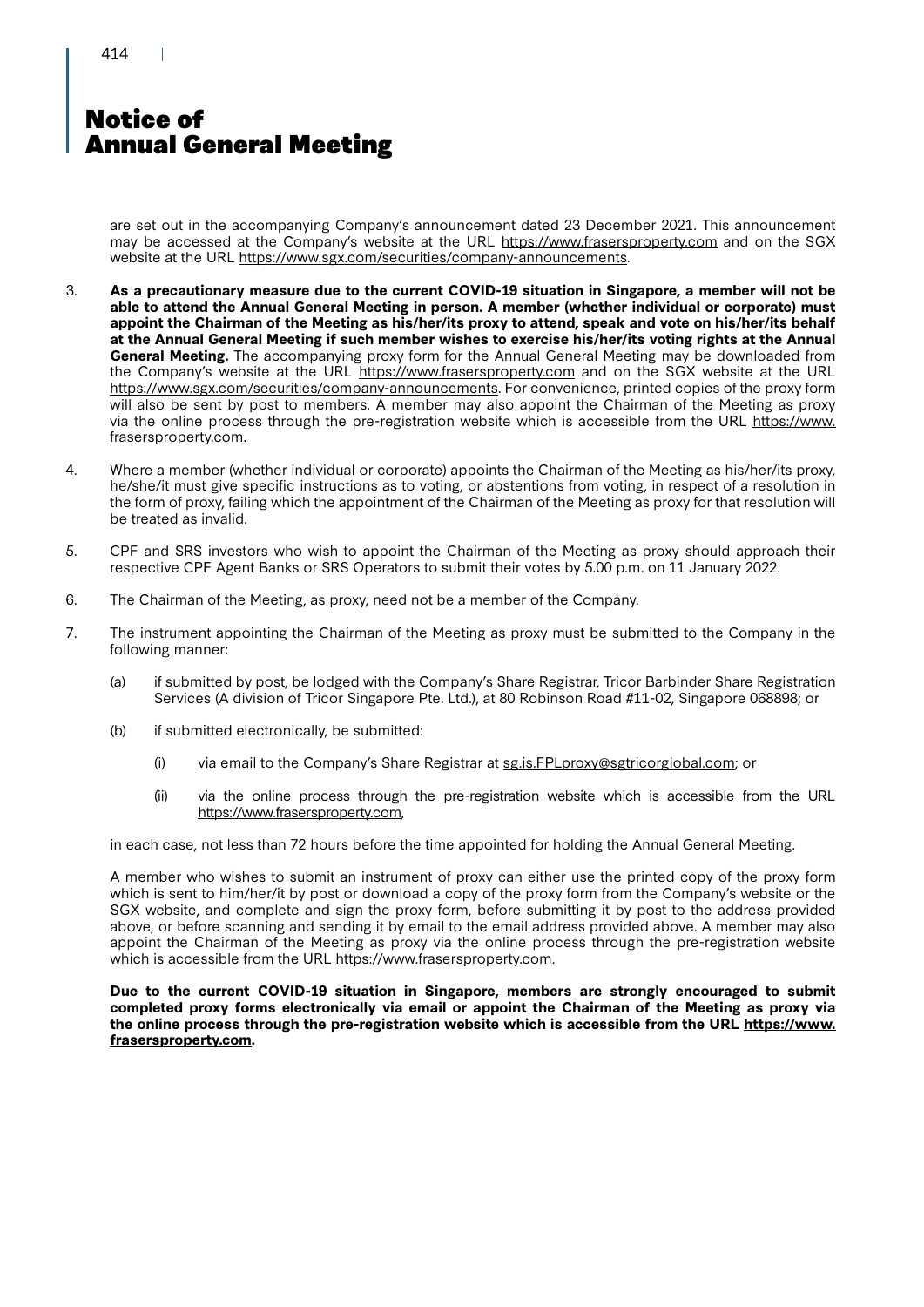**Financial & Additional Information**

 $\overline{\phantom{a}}$ 

# Notice of Annual General Meeting

- 8. The 2021 Annual Report and the Letter to Shareholders dated 23 December 2021 (in relation to the proposed renewal of the mandate for interested person transactions and the proposed renewal of the share purchase mandate) have been published and may be accessed at the Company's website as follows:
	- (a) the 2021 Annual Report may be accessed at the URL https://investor.frasersproperty.com/newsroom/ FPL\_Annual\_Report\_2021.pdf; and
	- (b) the Letter to Shareholders dated 23 December 2021 may be accessed at the URL https://investor. frasersproperty.com/newsroom/FPL-Letter-to-Shareholders-2021.pdf.

The above documents may also be accessed on the SGX website at the URL https://www.sgx.com/securities/ company-announcements. Members may request for printed copies of these documents by completing and submitting the Request Form accompanying the printed copies of this Notice and the proxy form sent by post to members.

#### EXPLANATORY NOTES:

- (a) Detailed information on the Directors who are proposed to be re-appointed can be found under "Board of Directors", "Corporate Governance" (see, in particular, the section on "Directors' Independence" on the plans for Board refreshment and renewal as regards those Directors who will reach nine years of service by 25 October 2022) and "Additional Information on Directors Seeking Re-appointment" in the Company's 2021 Annual Report.
- (b) The Ordinary Resolution proposed in item (4) above is to approve the payment of an aggregate sum of up to S\$2,500,000 as Directors' fees for the non-executive Directors for the current financial year ending 30 September 2022 (last year: up to S\$2,000,000). The increase of S\$500,000over the sum approved for last year is to accommodate, amongst others, any fee increases due to the appointment of new Directors and/or additional unscheduled Board or Board Committee meetings, as well as the inclusion of a basic fee for serving as Chairman or member of the Information Technology & Cybersecurity Committee upon its conversion to a formalised Board Committee which is expected to take place in the current financial year. Apart from the inclusion of the basic fees for the Information Technology & Cybersecurity Committee, there are no other anticipated changes to the Directors' fee structure for the current financial year. Detailed information on the remuneration of the non-executive Directors can be found in the section on "Disclosure of Remuneration of Directors and Top Key Management Personnel" under "Corporate Governance" in the Company's 2021 Annual Report.
- (c) The Ordinary Resolution proposed in item (6) above is to authorise the Directors of the Company from the date of the Annual General Meeting until the next Annual General Meeting to issue shares and/or make or grant instruments that might require shares to be issued, and to issue shares in pursuance of such instruments, up to a limit of 50% of the total number of issued shares of the Company (excluding treasury shares and subsidiary holdings), with a sub-limit of 20% for issues other than on a pro rata basis, calculated as described in the Resolution. As at 2 December 2021 (the "**Latest Practicable Date**"), the Company had no treasury shares and no subsidiary holdings.
- (d) The Ordinary Resolution proposed in item (7) above is to authorise the Directors of the Company to offer and grant awards and to issue ordinary shares of the Company pursuant to the FPL Restricted Share Plan (the "**Restricted Share Plan**") and the FPL Performance Share Plan (the "**Performance Share Plan**") provided that the aggregate number of new ordinary shares allotted and issued and/or to be allotted and issued, when aggregated with existing ordinary shares (including shares held in treasury) delivered and/or to be delivered, pursuant to the Restricted Share Plan and the Performance Share Plan, shall not exceed 10% of the total number of issued ordinary shares of the Company (excluding treasury shares and subsidiary holdings), over the 10-year duration of the Restricted Share Plan and the Performance Share Plan.
- (e) The Ordinary Resolution proposed in item (8) above is to renew the mandate to enable the Company, its subsidiaries and associated companies that are considered to be "entities at risk" under Chapter 9 of the Listing Manual, or any of them, to enter into certain interested person transactions with specified classes of interested persons, as described in Appendix 1 to the Letter to Shareholders dated 23 December 2021 (the "**Letter**"). Please refer to the Letter for more details.